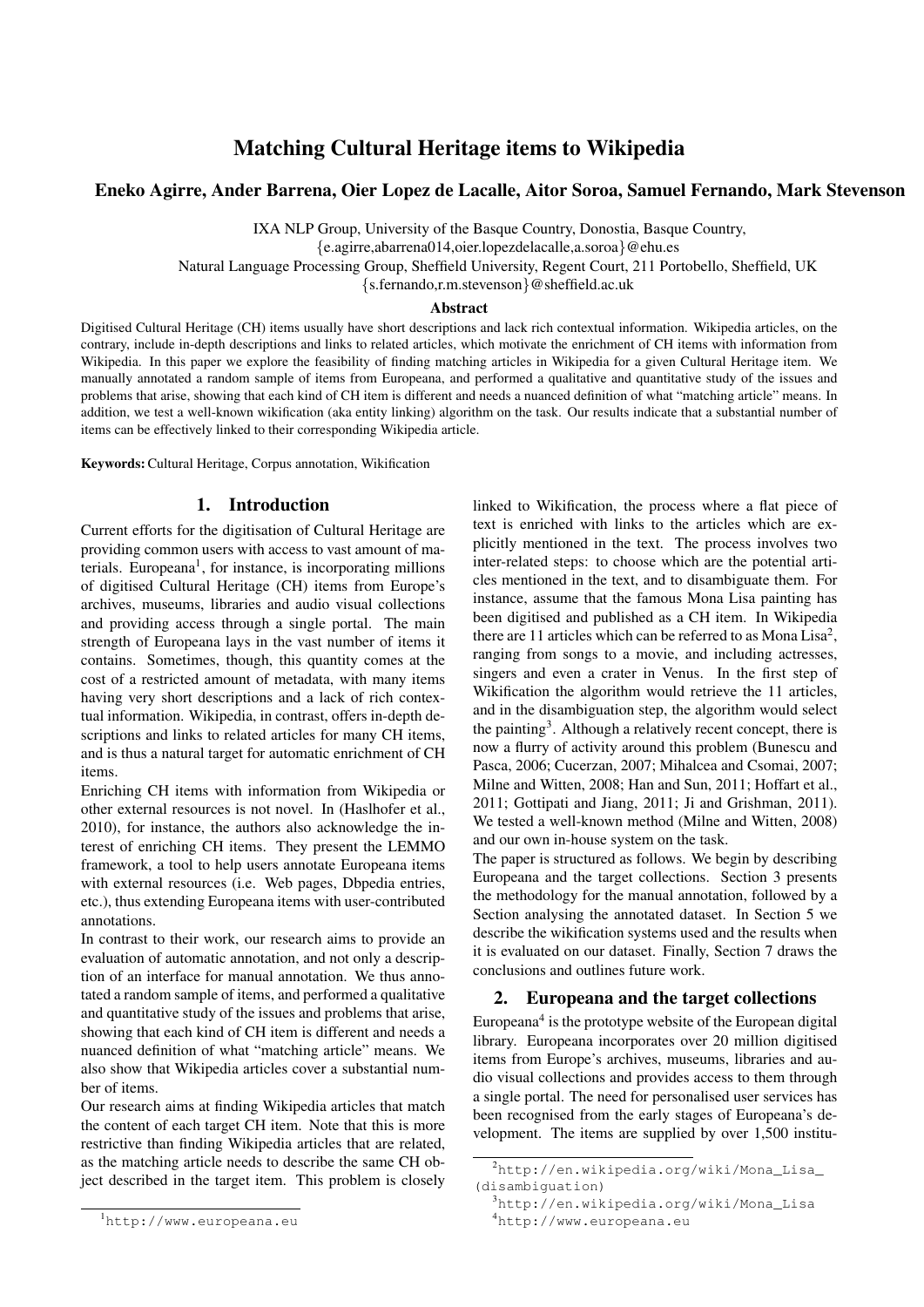

```
</record>
```
#### Figure 1: Example of an ESE record from Europeana.



Figure 2: The Europeana item referring to a picture of the "The Major Oak" taken in 1905 (left), and the Wikipedia article on the same tree.

tions, including the British Library, the Louvre and other local museums, who have provided digitised items from their collections. We have focused on two of these collections: Culture Grid<sup>5</sup> and Scran<sup>6</sup>.

Culture Grid (Cgrid for short) contains over one million items from 40 different UK collections including national and regional museums and libraries. The Scran collection is an online resource containing images and media from different museums, galleries and archives in Scotland.

The Europeana item records are associated with metadata which is extracted from the original collection though a process known as "ingestion". This paper uses a version of this metadata stored in a format known as Europeana Semantic Elements  $(ESE)^7$ . Figure 1 shows an example of an ESE record describing a photograph of a well known

tree, "The Major Oak". We focus on the dc:title and dc:description fields of the ESE records since the information they contain is relatively consistent (compared to other fields) and they generally contain enough text to work with. Figure 2 shows the item for the picture of "The Major Oak" as shown in the Europeana interface and the corresponding Wikipedia article referring to the same tree. The combined collections contain approximately 858, 000 items, with 547, 000 items in Cgrid, and 310, 800 in Scran. Most of the items (99%) have a title ("dc:title"), which has 6 tokens on average, but only 68% have any description ("dc:description" field), with 27 words on average.

# 3. Methodology for a manually annotated dataset

We selected a random subset comprising 400 items from the Scran and Cgrid collections in Europeana. The items were then ordered according to the subcollections they came from, so the annotators had a relatively coherent set of

<sup>5</sup>http://www.culturegrid.org.uk

<sup>6</sup>http://www.scran.ac.uk

<sup>7</sup>http://version1.europeana.eu/web/guest/ technical-requirements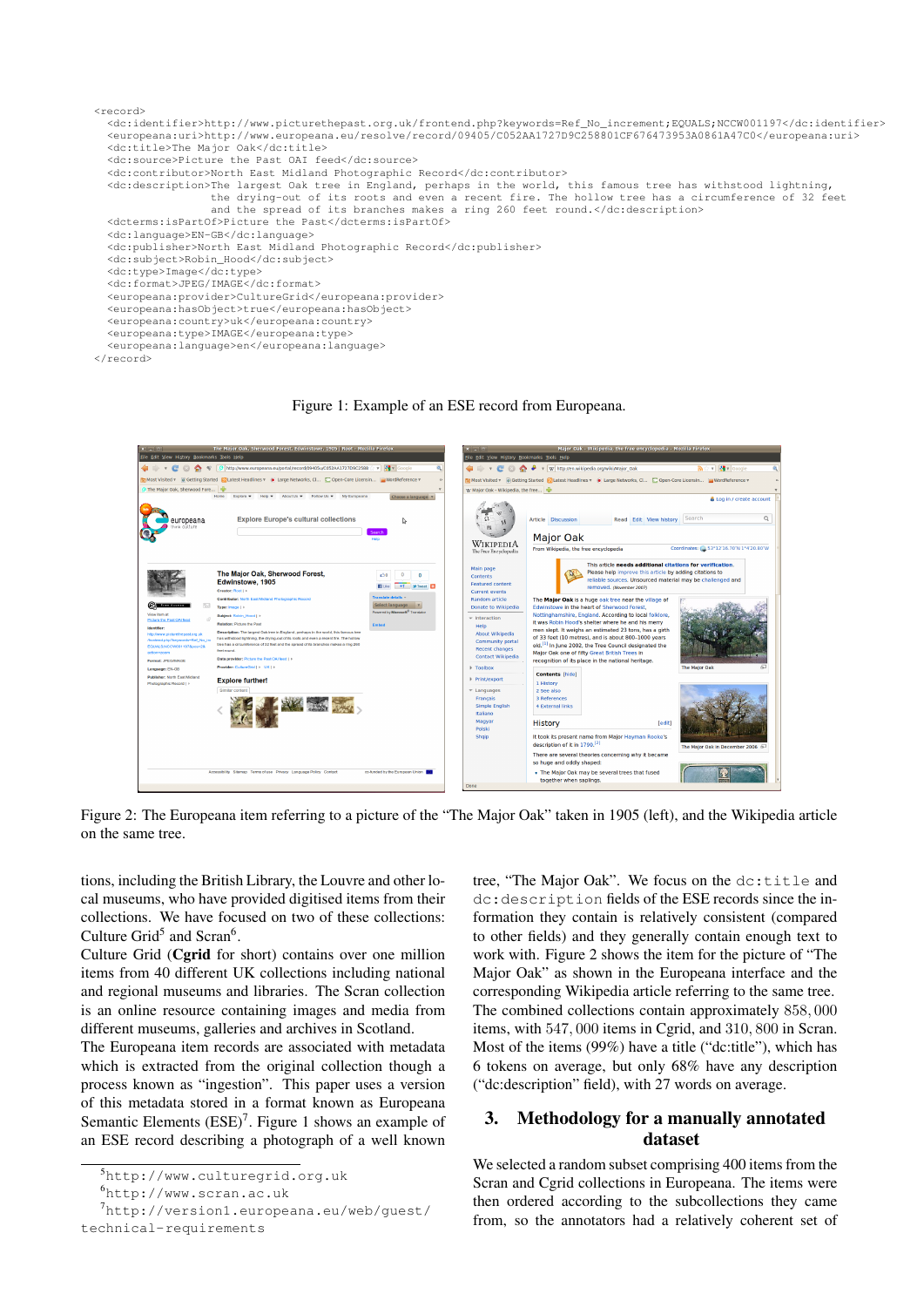| Type                | Count |
|---------------------|-------|
| Photographs         | 276   |
| Coins and Artifacts | 57    |
| Books, booklets etc | 24    |
| Other               | 21    |
| Paintings           | 14    |
| Audio and Video     | Ջ     |
| Total               |       |

Table 1: Types of Europeana items in the sample.

items, coming from a relatively small number of collections such as "The National Museum Record"<sup>8</sup>, "The portables Antiquities Scheme"<sup>9</sup> or Scran. <sup>10</sup>. Table 1 shows the type of the items in the sample. The majority are photographs, but there are also other types such as paintings or antique coins.

The annotators were given the records with all the metadata (see Figure 1). They could also access the item as shown in the Europeana interface (see Figure 2) and they had to return the URL of a single English Wikipedia article (see Figure 2) matching the item, or NIL if they could not find any matching entry. The definition of a matching entry provided to the annotators was: "the Wikipedia article and the item must describe the same particular object. In the case of photographs, the article must be about the subject of the photograph, e.g a particular person or location." Note that this definition of matching tries to find equivalent items and articles, and thus does not consider other kinds of relations between item and Wikipedia article, such as for example linking an item to the article about "photography" because it's a photograph, or linking an item to the article of the author.

#### 4. Analysis of the annotated dataset

The random subset of 400 items was independently tagged by two groups of annotators, one in Donostia and another in Sheffield, each one comprising three persons. As a result, the subset was annotated twice and two tags were obtained for each item. We chose one group's answers as gold standard, and used the other for calculating Inter Annotator Agreement (IAA) figures, as explained in Section 4.2.

According to the gold standard, 89 items were successfully linked to Wikipedia articles (22% of the sample). Given that the method for matching entries was very strict it came as a surprise that the annotators were able to identify a matching article for so many items. This result suggests that the task of matching Cultural Heritage elements to external resources such as Wikipedia can have a real impact in the richness of the descriptions for that 22% of the sample. The remainder of this section describes the normalisation of URLs from Wikipedia to a canonical Wikipedia URL, followed by an analysis of agreement between annotators and qualitative analysis about what the annotators consider a "matching article" to be.



<sup>9</sup>http://finds.org.uk/database/



Figure 3: Normalisation flow.

# 4.1. Normalisation

Wikipedia articles are often accessed following so called redirect pages. For instances, the page "UK"<sup>11</sup> is a redirect page pointing to the Wikipedia article "United Kingdom"12. In such cases, we say that the redirect page "UK" resolves to the article "United Kingdom". Redirect pages fulfil many purposes like dealing with alternate names, plurals and closely related words.

When analysing the annotated items we found some discrepancies between annotators due to redirect pages: one annotator tagged the item with the "normal" article whereas other annotator used a redirect page resolving to the same article. We thus normalised the annotator results and resolved all redirect pages. In principle, it is enough to build a mapping among redirect pages and the articles they refer to. However, the process is further complicated due the fact that some redirects resolve to pages which are also redirects. Even worse, sometime redirect pages resolve to disambiguation pages (pages pointing to all possible meanings of a string) which can themself refer to other redirect pages. Figure 3 shows two examples of the normalisation flow. The upper part of the figure shows a redirect resolving to another redirect which finally links to the desired article (the *canonical* article). The lower part shows an example of a disambiguation page referring to many pages; two of them are canonical pages but one page is a redirect which links to a canonical article.

The normalisation script thus builds a dependency tree between redirects, disambiguation pages and final articles. Then, it associates each article with a canonical link. Normal articles map to themselves; redirect pages map to the canonical page and disambiguation pages map to a set of possible canonical pages. Note that for our particular dataset no annotator chose a disambiguation page.

## 4.2. Inter Annotator Agreement

The overall Inter-Annotator Agreement (IAA) between the two tags available for each item are very high: 92.5% in the Cgrid collection and 80.0% in Scran (see Table 2). The agreement takes into account the items which were not associated with an article (i.e. tagged as NIL).

Given the high number of items with NIL, we also computed the IAA for items that were linked to an article for

<sup>10</sup>http://www.scran.ac.uk/

<sup>11</sup>http://en.wikipedia.org/wiki/UK

<sup>12</sup>http://en.wikipedia.org/wiki/United\_Kingdom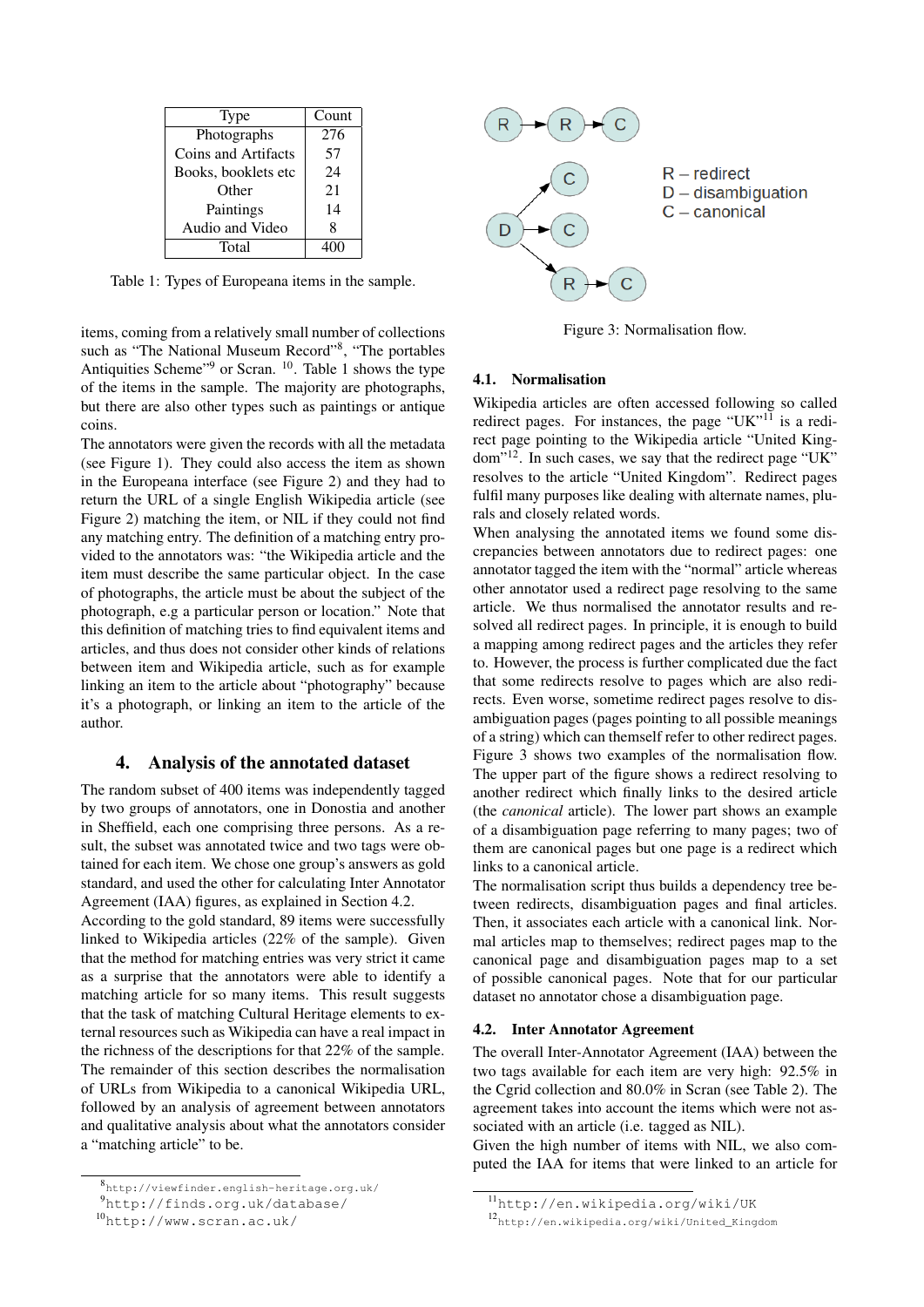| Match                                   | <b>Scran</b> | Cgrid |
|-----------------------------------------|--------------|-------|
| <b>Overall IAA</b>                      | 80.0%        | 92.5% |
| <b>Agreement: Both NIL</b>              | 126          | 165   |
| <b>Disagreement: One NIL</b>            | 38           | 13    |
| <b>Agreement: Same article</b>          | 34           | 20    |
| <b>Disagreement: Different articles</b> | 2            |       |

Table 2: Inter Annotator Agreement figures. The first row shows the percentage over all 400 items. The second and third rows show the numbers of items for which one of the annotations was NIL. The final two rows show the numbers of items where both annotators chose an article.



Figure 4: An example where the annotators did not agree. In this case both articles were acceptable.

both tags (22 items in Cgrid and 36 for Scran). The agreement for these items is even higher: 90.9% for Cgrid and 94.4% for Scran. We analysed the few cases where the taggers had both returned an article but would not agree, and found that in all cases both articles were acceptable, and very close in meaning. For instance, in one case an item about a light motor truck named 'Reo', manufactured by REO Motor Car Company was linked to the article about the truck model<sup>13</sup> by one tagger, and to the article about the company<sup>14</sup> by the other tagger (see Figure 4).

Most of the disagreements were due to one tagger not returning any article (NIL) and the other tagger choosing one article. We analysed these disagreements and in general the articles were relevant, and thus well linked. In a few cases, the article is not appropriate, although close. For instance, the item titled "Glyndebourne Opera Company present Le Comte Ory" containing one picture of a performance was linked to an article about an opera festival hold in Glyndebourne<sup>15</sup>.

Overall the high IAA numbers (both overall and for items with no NILs) show that the annotation is reliable and that the task itself is well-defined.

<sup>15</sup>http://en.wikipedia.org/wiki/

Glyndebourne\_Festival\_Opera

## 4.3. Qualitative analysis

Analysis of the annotations and the feedback received from the annotators suggested that the interpretation of "matching article" varied depending on the typology of the cultural item, as follows:

- If the item is a coin then the Wikipedia article judged as matching described the same<br>kind of coin. For instance, the coin at For instance, the coin at http://www.europeana.eu/portal/record/09405v/ 0A9BB0DE9630F20665E36F10366069FDA3DAEA0D.html has no entry in Wikipedia, and therefore a NIL match would be returned. However, it is useful to consider cultural heritage items as instances of particular concepts. For instance, we can find an item about a particular antique coin like "Denarius, of Lucius Marcius Censorinus"<sup>16</sup>. As there is an article about this particular kind of  $\text{coin}^{17}$ , the annotators chose to link both.
- If the item is a picture of a particular location or person, that location or person was the subject of the matching Wikipedia article. For instance, for the item entitled "Hampton Court"<sup>18</sup> the matching article is http://en.wikipedia.org/wiki/Hampton\_Court\_ Palace, but for the item "St. Leonards Church" 19 there was no matching article (even if the street is mentioned in the article on the town where it's located "Sunningwell"<sup>20</sup>). The same applies to people. For instance, the matching article for item "Albert Ball, Trent College"<sup>21</sup> Shttp://en.wikipedia.org/ wiki/Albert\_Ball. The same applies to organisations like soccer clubs. Note that pictures mentioning anonymous people (e.g. peasants) or locations can never be linked.
- If the title of the item mentions a person and a location annotators chose to focus on the person, as it's usually the focus of the picture. In the future, we would like to consider allowing double annotation.
- Many pictures are nearly 100 years old so there was sometimes a mismatch between the item of the picture and the more recent Wikipedia article.

# 5. Evaluating automatic systems

This section describes the evaluation of two automatic systems for linking Europeana items to Wikipedia when run on our dataset. Both systems take raw text as input, identify the possible anchors and link each to a Wikipedia article.

<sup>13</sup>http://en.wikipedia.org/wiki/Reo\_ Speed-Wagon

<sup>14</sup>http://en.wikipedia.org/wiki/REO\_Motor\_ Car\_Company

<sup>16</sup>http://www.europeana.eu/portal/record/00401/ 2FCF4C116A23D5F179CEE72DC9CAEE2A02721F79.html. Note that Europeana links change over time.

<sup>17</sup>http://en.wikipedia.org/wiki/Denarius\_of\_L. Censorinus

<sup>18</sup>http://www.europeana.eu/portal/record/09405r/ 7303A4578E3AE78F72EC75CB1F02DE47ECAFFE91.html

<sup>19</sup>http://www.europeana.eu/portal/record/09405o/ F9C5A09A56B9C54DE0FCC9B53716716AAC751312.html

<sup>20</sup>http://en.wikipedia.org/wiki/Sunningwell#Parish\_ church

<sup>21</sup>http://www.europeana.eu/portal/record/09405u/ 03AD6F4A73D75F4BC5748E8AD2BA7096D45C7534.html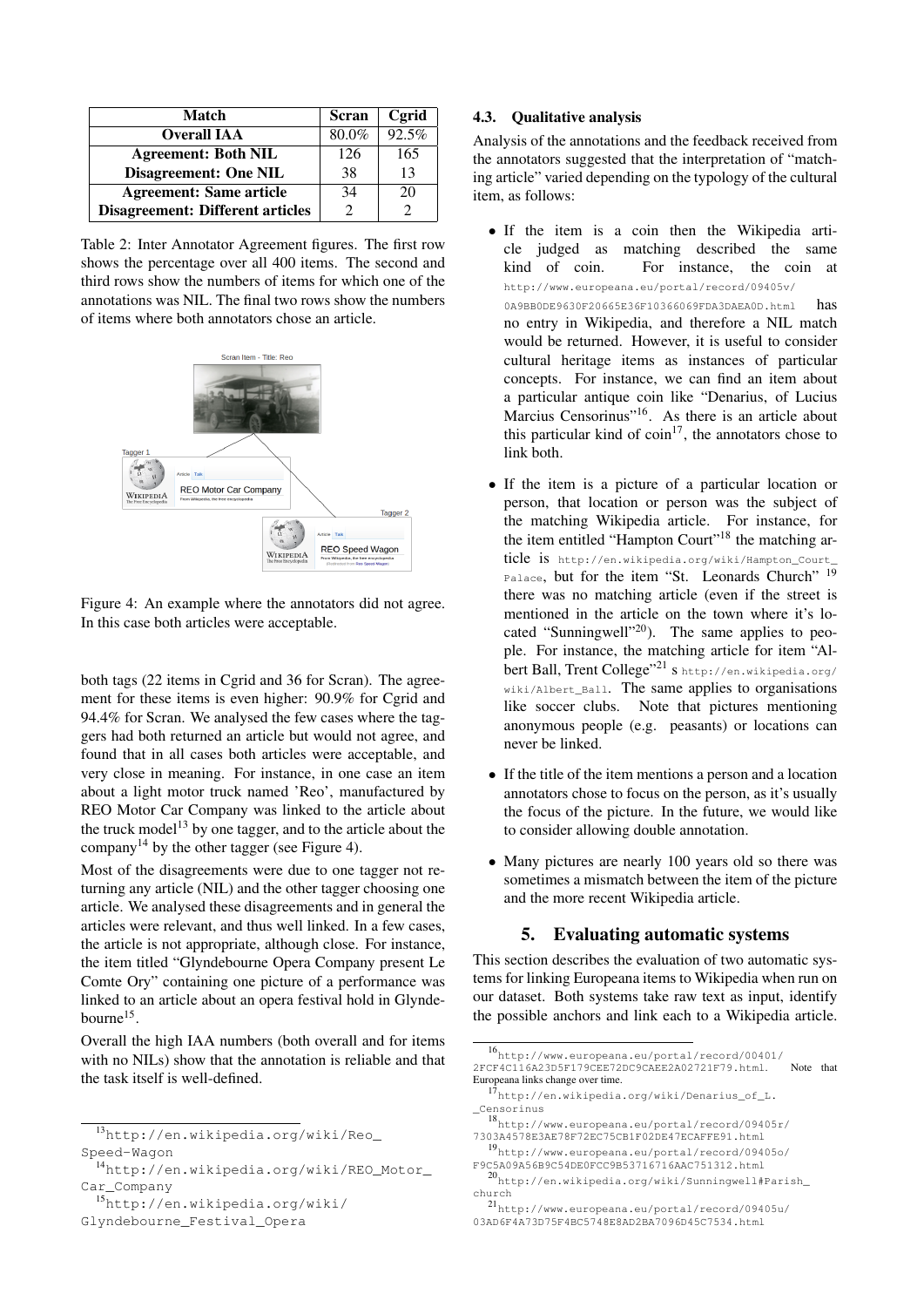| Wminer               | acc   | prec  | recall | F1    |
|----------------------|-------|-------|--------|-------|
| <b>Oracle1</b> Scran | 0.240 | 0.206 | 0.650  | 0.313 |
| <b>Oracle1 Cgrid</b> | 0.240 | 0.122 | 0.724  | 0.209 |
| <b>Oracle2 Scran</b> | 0.895 | 0.672 | 0.650  | 0.661 |
| <b>Oracle2 Cgrid</b> | 0.960 | 0.750 | 0.724  | 0.737 |

Table 3: Oracle results for Wminer on Scran & Cgrid

| acc   | prec  | recall | F1    |
|-------|-------|--------|-------|
| 0.200 | 0.200 | 0.667  | 0.308 |
| 0.115 | 0.111 | 0.759  | 0.193 |
| 0.900 | 0.667 | 0.667  | 0.667 |
| 0.965 | 0.759 | 0.759  | 0.759 |
|       |       |        |       |

Table 4: Oracle results for Dict on Scran & Cgrid

The experiments were carried out by providing each system with the text in the dc:title elements of the items. The Wikipedia Miner toolkit (**Wminer** for short)<sup>22</sup> links entities found in a text to Wikipedia articles. The toolkit uses the method first presented in (Milne and Witten, 2008) which disambiguates terms by combining three features: the conditional probability of the article given the term (for example, the term "apple" is more likely to link to the article about the fruit than the one about the computer company), the probability of two terms appearing in Wikipedia as a collocation, and a vector-based similarity metric inspired by Normalized Google Distance (but using the links made to each Wikipedia article rather than Google's search results).

The second system uses a implementation similar to the dictionary method described in (Chang et al., 2010), which we refer to as dict. This method creates a dictionary containing information about the probability of a string matching a Wikipedia article. Each association between a string and article is scored by counting the number of times that the string appeared as the anchor text of an article's incoming hyperlinks. Note that such dictionaries can disambiguate any of the dictionary's keys directly by simply returning the highest-scoring article. We used the 2011 Wikipedia dump to construct the dictionary and are currently improving the linking algorithm to improve results using this approach.

#### 5.1. Oracle results

In order to evaluate the automatic linking systems, we take the annotations of the first team as our gold standard (GS). We report separate results for the 200 items from Scran and the 200 items from Cgrid. We report accuracy (the ratio of items which get the same label as in the GS divided by the total number of items), precision (the ratio of items correctly linked to an article divided by the total number of items linked by the system), recall (the ratio of items correctly linked to an article divided by the total number of items of items linked to articles in the GS) and F1, the harmonic mean of precision and recall. Note that accuracy takes into account whether the system correctly assigns NIL, while the rest of measures only take into account items linked to articles (and thus discard items tagged as NIL).

Given the text in the title, a linking algorithm will return a set of articles, weighted according to the relevance assigned by the algorithm.

We first analysed whether the automatic linking algorithms are able to find matching articles, that is, whether the target matching article is contained among the articles they return. We are also interested in determining the upperbound in performance for a linking system which chose the correct matching article among the articles returned by the automatic systems. We set up two oracles:

- Oracle1: given a set of articles suggested by the wikifier for the item, choose the correct one (if available), otherwise return any article.
- Oracle2: if an item has no linked article in the GS (i.e. it was annotated as NIL) return NIL, regardless the output of the automatic system. Otherwise apply Oracle1, that is, given a set of articles suggested by the wikifier for the item, choose the correct one, if available

Tables 3 and 4 show the results for each oracle generated by the automatic systems. The accuracy of Oracle1 is very low (between 0.115 and 0.240, depending on the collection and system). The reason for this is that automatic systems suggest a matching article for most items while human annotators are much more selective and only link 22% of the items. The precision is also low for the same reason, as most of the articles returned by the systems were assigned NIL by the annotators. However, recall is high, ranging from 0.650 to 0.759. These figures are the upperbound for the recall of any automatic system built on the output of those wikifiers since the oracle selects all of the correct mappings which they return.

The Dict wikifier tends to return more articles than Wminer, in fact Dict always returns an article, and thus has a lower precision. The articles returned by Dict contain the correct article more often than Wminer as demonstrated by the higher recall figure on each of the collections.

Finally, the results for Oracle2 demonstrate the importance of choosing when to return NIL since a system which returns NIL with perfect accuracy (such as Oracle2) achieves high accuracy (between 0.895 and 0.965). The precision, recall and F-measures would also be high, with Dict generally outperforming Wminer by a small margin.

These results demonstrate that it is feasible to construct a system for automatically linking items to their matching Wikipedia entities based on the output of the Wminer and Dict methods. It is worth noting that we only use only used the text in the title for each item. The annotators mentioned that they used the information in the whole item, including the accompanying picture. This information was often an important factor in the annotators' decision to return NIL. In the future, we would like to explore whether performance could be improved by making use of information from other fields in the items.

<sup>22</sup>http://wdm.cs.waikato.ac.nz/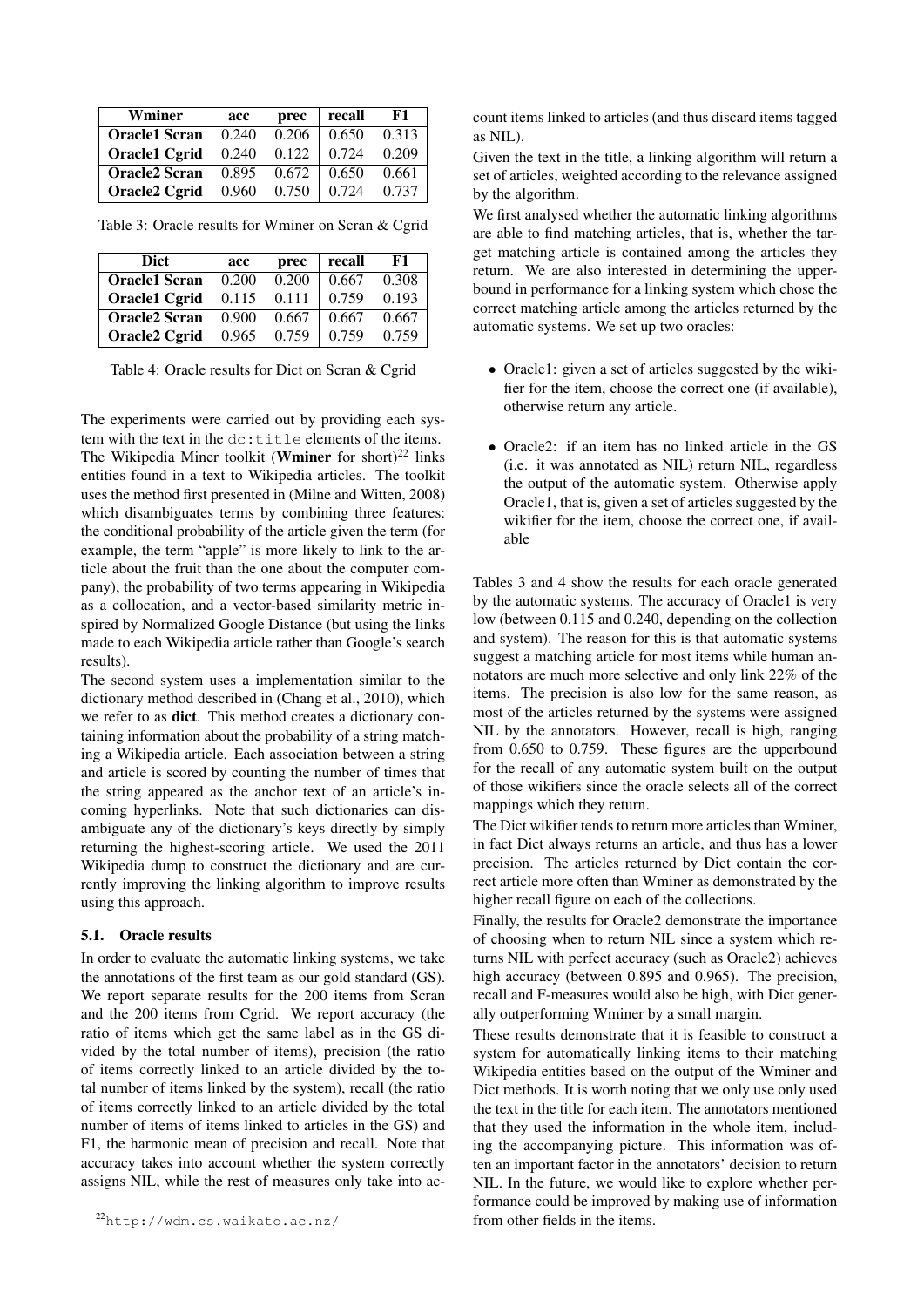| Wminer | acc   | prec  | recall | ${\bf F1}$  |
|--------|-------|-------|--------|-------------|
| Scran  | 0.190 | 0.153 | 0.483  | $\pm 0.233$ |
| Cgrid  | 0.205 | 0.081 | 0.483  | $\pm 0.139$ |

Table 5: Results of applying the heuristics over the articles proposed by Wminer on Scran and Cgrid.

| Dict  | acc   | prec        | recall | F1          |
|-------|-------|-------------|--------|-------------|
| Scran | 0.125 | $\pm 0.125$ | 0.417  | $\pm 0.192$ |
| Cgrid | 0.085 | 0.080       | 0.552  | $\pm 0.140$ |

Table 6: Results of applying the heuristics over the articles proposed by Dict on Scran and Cgrid.

#### 5.2. Article Selection Heuristics

We now explore a simple method for selecting the correct article from the set returned by the two methods. Information about the weights returned by each system is used alongside the start and end offsets of the words that were matched to the wikipedia article. In this preliminary study a simple algorithm based on the following set of heuristics is tested:

- Articles with high weights are preferred
- Articles matching longer strings are preferred
- Articles that match the start of the title are preferred

For Wminer the article with the highest weight is chosen first. In the case of ties the article with the longest matching string is chosen. If there is still a tie the article which matches closer to the start of the title is chosen.

The results for this heuristic are shown in Table 5. The main reason for the low accuracy and precision figures is that Wminer returns articles for items tagged as NIL. Recall is higher, 0.483 in both collections, showing that such a simple heuristic is able to select the correct article for nearly 50% of the items that have a corresponding Wikipedia article.

The Dict approach is somewhat different from Wminer since it returns a context-independent weight which is not comparable between articles and consequently the articles are set up in a different order. The articles with the longest match is chosen first and if there is a tie the one which matches closest to the start of the item title is selected. The weights returned by Dict are only used if there is still a tie. Results are shown in Table 6 which shows that the accuracy and precision figures are lower than those obtained using Wminer. The recall varies between the two collections and is lower for Scran than Cgrid.

#### 5.3. Thresholding on weights

Given the over-generation of links for items, we analysed the effect of using the weight returned by Wminer to discard low scoring articles. The weights returned by Wminer ranged from 0.973 to 0.002, with an average of 0.480 on Scran and 0.477 on Cgrid. Ten thresholds lying between these values were selected. At each point we discard all articles with weights below the threshold. In this study we were interested in the ability to correctly identify cases



Figure 5: Precision of Oracle1 applied to Wminer weights filtered using various thresholds.

when there is not suitable article (i.e where the annotators selected NIL) as well as identifying the correct article and consequently Oracle1 is applied, i.e. for items linked to Wikipedia articles we choose the correct article if available among the choices returned by the system.

Figure 5 shows that Wikiminer weights are in principle useful to decide when to return NIL as precision raises for higher thresholds. However, the best precision that is achieved when the thresholds are applied is still well below the upperbound (precision for oracle2 is 67% and 75% for Scran and Cgrid respectively).

After the experiment we have seen that around 50% of the Wminer articles get weights in the lowest threshold band (under 10% of the maximum value). This explains why applying the heuristic used in Table 5 did not improve the results. It turns out that many correct articles have very low Wminer weights, and thus are discarded by the heuristic (but chosen by the Oracle1).

### 6. Conclusions and future work

In this paper we have performed an analysis of the issues that arise when Cultural Heritage items from Europeana are matched with Wikipedia articles. We have shown that up to 22% of items in Europeana can be matched with a counterpart in Wikipedia, a remarkable proportion when the vast number of items in Europeana is considered.

A well-know Wikification algorithm (Wikipedia miner) and an in-house method (Dict) were applied. It was found that up to 75.9% of the items matching a Wikipedia article could be linked automatically, given a perfect algorithm for choosing the correct one among the articles returned by the systems. A simple heuristic based on the weights returned by the systems, length and position in the title attains recall of 48.3% with Wminer and up to 55.2% with Dict (depending on the collection). The results are high for such a simple system, although the 75.9% upperbound shows that there is room for improvement. Note that we only used the text in the title, and an analysis of the text in the description could allow to find more and better matching articles.

We believe that the results reported in this paper are promising, and show potential for deploying a system which suggests Wikipedia articles for Europeana items. The main practical hurdle seems to devise a method which is able to decide when to abstain from returning an article, as there is a high ratio of items which do not have a corresponding